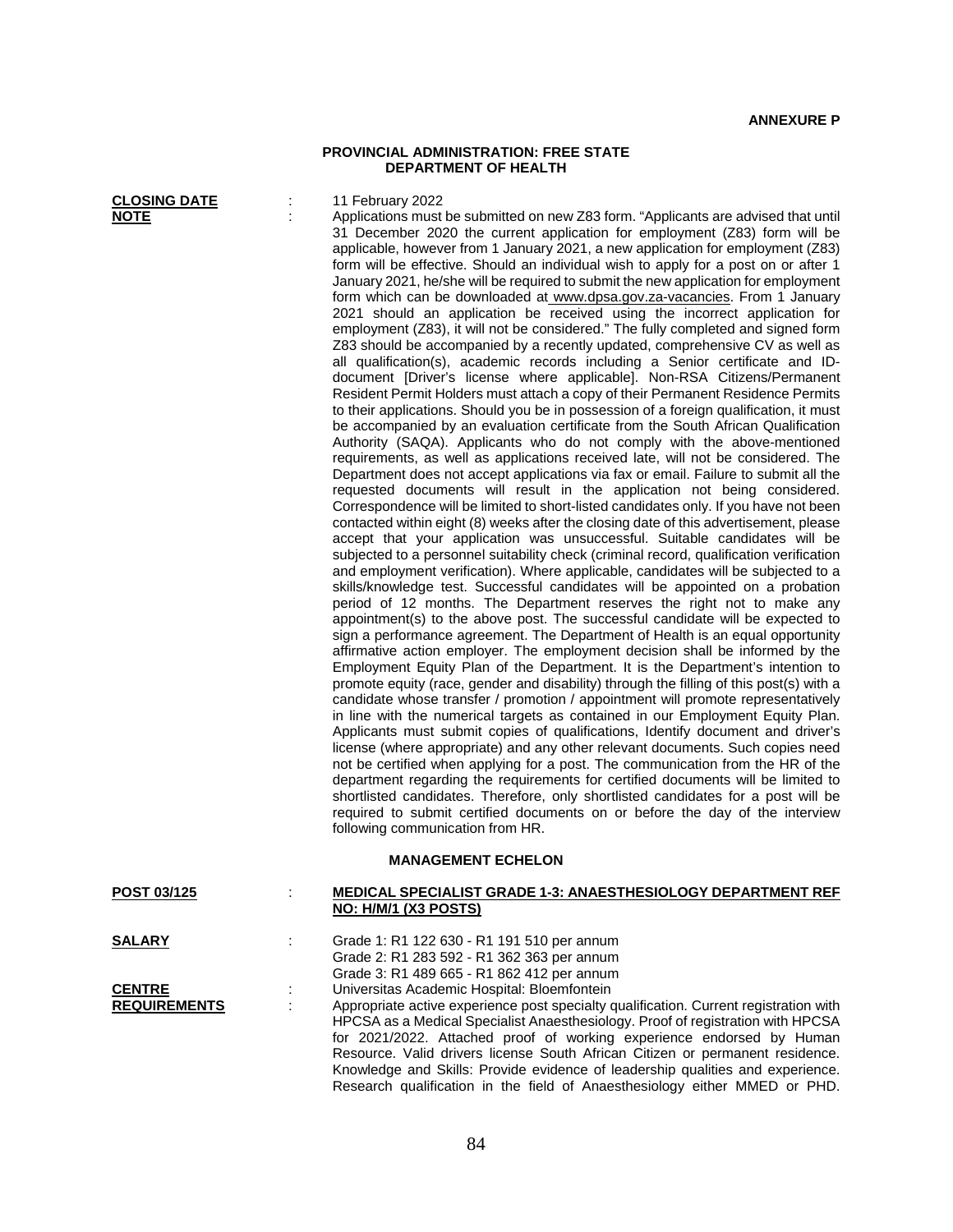| <b>DUTIES</b><br><b>ENQUIRIES</b><br><b>APPLICATIONS</b><br><b>FOR ATTENTION</b> | Evidence of professional standing e.g membership of professional organizations<br>and their management committees. ACLS, ATLAS and APLS.<br>Clinical service delivery, medical administration and management, teaching,<br>training and research. It is compulsory that the candidate participate in outreach<br>activities and commuted overtime. Maintain quality assurance standards.<br>Dr EW Turton Tel No: (051) 405 3307<br>To be send to: Chief Executive Officer, Universitas Academic Hospital, Private Bag<br>X20660, Bloemfontein, 9300 or hand delivered @ Room 1102, First Floor,<br>Universitas Hospital, 1 Logeman Street, Universitas, Bloemfotein 9301.<br>Me. A Lombard                                                                                                                                                                                                                                                                                                                                                                                                                                                                                                                                                                                                        |
|----------------------------------------------------------------------------------|---------------------------------------------------------------------------------------------------------------------------------------------------------------------------------------------------------------------------------------------------------------------------------------------------------------------------------------------------------------------------------------------------------------------------------------------------------------------------------------------------------------------------------------------------------------------------------------------------------------------------------------------------------------------------------------------------------------------------------------------------------------------------------------------------------------------------------------------------------------------------------------------------------------------------------------------------------------------------------------------------------------------------------------------------------------------------------------------------------------------------------------------------------------------------------------------------------------------------------------------------------------------------------------------------|
| POST 03/126                                                                      | <b>CLINICAL MANAGER MEDICAL GRADE 1 REF NO: H/C/6</b>                                                                                                                                                                                                                                                                                                                                                                                                                                                                                                                                                                                                                                                                                                                                                                                                                                                                                                                                                                                                                                                                                                                                                                                                                                             |
| <b>SALARY</b><br><b>CENTRE</b><br><b>REQUIREMENTS</b>                            | Grade 1: R1 122 630 - R1 191 510 per annum<br>Forensic Pathology Services: Bloemfontein<br>Appropriate qualifications that allows registration with the Health Professional<br>Council of South Africa (HPCSA) as a Forensic Pathology Specialist and Proof of<br>current HPCSA registration. A minimum of three (3) years appropriate experience<br>after registration as Medical Officer in Forensic Pathology Services, Post graduate<br>qualification in forensic pathology and knowledge of rendering forensic medico-<br>legal services in public service. Computer literacy, a valid Driver's License, be able<br>to travel extensively within the Free State Province Knowledge in Administration,<br>Clinical governance and public management, Good communication skills and<br>customer management. The incumbent should have knowledge of good<br>administrative procedures relating to specific of rendering Forensic Medic - Legal<br>services including Laws and regulations that govern rendering of Forensic Medico-<br>Legal Services. The incumbent should have knowledge of good administrative<br>procedures relating to specific of rendering Forensic Medic - Legal services<br>including Laws and regulations that govern rendering of Forensic Medico-Legal<br>Services. |
| <b>DUTIES</b>                                                                    | Responsible for the leadership and management of the delivery of Forensic<br>Medico-Legal Directorate in the Free State Province, ensure that quality assurance<br>is maintained when Rendering Forensic Services. Actively contribute to the<br>formulation and implementation of Forensic Pathology Services and Clinical<br>Forensic Medicine Operational Plans. Assist the Forensic Pathology Services<br>Directorate in the discharge of any responsibilities Which have been delegated to<br>Perform autopsies in Forensic Mortuaries throughout the Province, develop and<br>monitor service Operational Procedures (SOP) for the Performance Of autopsies<br>throughout the province, participate in management activities and attend all<br>Applicable management meetings liaise with forensic Medico- Legal Unit with the<br>University of Free State for rendering Medico-Legal services within the Province.<br>Report to the office of Directorate of Forensic Pathology Services.                                                                                                                                                                                                                                                                                                  |
| <b>ENQUIRIES</b>                                                                 | Dr. RJ. Khoali Director: EMS, FPS & CFM Tel No: (051) 412 0161                                                                                                                                                                                                                                                                                                                                                                                                                                                                                                                                                                                                                                                                                                                                                                                                                                                                                                                                                                                                                                                                                                                                                                                                                                    |
| <b>APPLICATIONS</b>                                                              | To: Mr S Gatri Tel No: 051/ 4120161 Senior Human Resource Officer 22 James<br>Dick Street, Wilgehof, Old Government Mortuary, Bloemfontein, 9300.                                                                                                                                                                                                                                                                                                                                                                                                                                                                                                                                                                                                                                                                                                                                                                                                                                                                                                                                                                                                                                                                                                                                                 |
| POST 03/127                                                                      | CHIEF CONSTRUCTION PROJECT MANAGER REF NO: H/C/1                                                                                                                                                                                                                                                                                                                                                                                                                                                                                                                                                                                                                                                                                                                                                                                                                                                                                                                                                                                                                                                                                                                                                                                                                                                  |
| <b>SALARY</b><br><b>CENTRE</b><br><b>REQUIREMENTS</b>                            | R1 058 469 per annum, (an all-inclusive annual remuneration package)<br>Infrastructure And Technical Services, Corporate Office: Bloemfontein<br>Brecht or Degree or Honours Degree or National Higher Diploma in Built<br>Environment. Registered as a Professional Construction Project Manager with the<br>SACPCMP and proof to be attached). 6 years appropriate experience as registered<br>professional. Valid driver's license and computer literacy. Knowledge and Skills:<br>Construction Industry Development Board Act of 2000 and Regulations.<br>of Revenue Act /Treasury Regulations/Practice Notes/<br>PFMA/Division<br>Instructions/Circulars/ Construction Procurement System. Provincial/Departmental<br>Supply Chain Management Policies. Promotion of Access to Information Act of<br>2000. Promotion of Administrative Justice Act of 2000. Expanded Public Works<br>Programme. Broad Based Black Empowerment Act of 2003. Preferential<br>Procurement Act of 2000 and Regulations. Architectural Profession Act of 2000.                                                                                                                                                                                                                                                    |

Engineering Profession Act of 2000. Quantity Surveying Profession Act of 2000.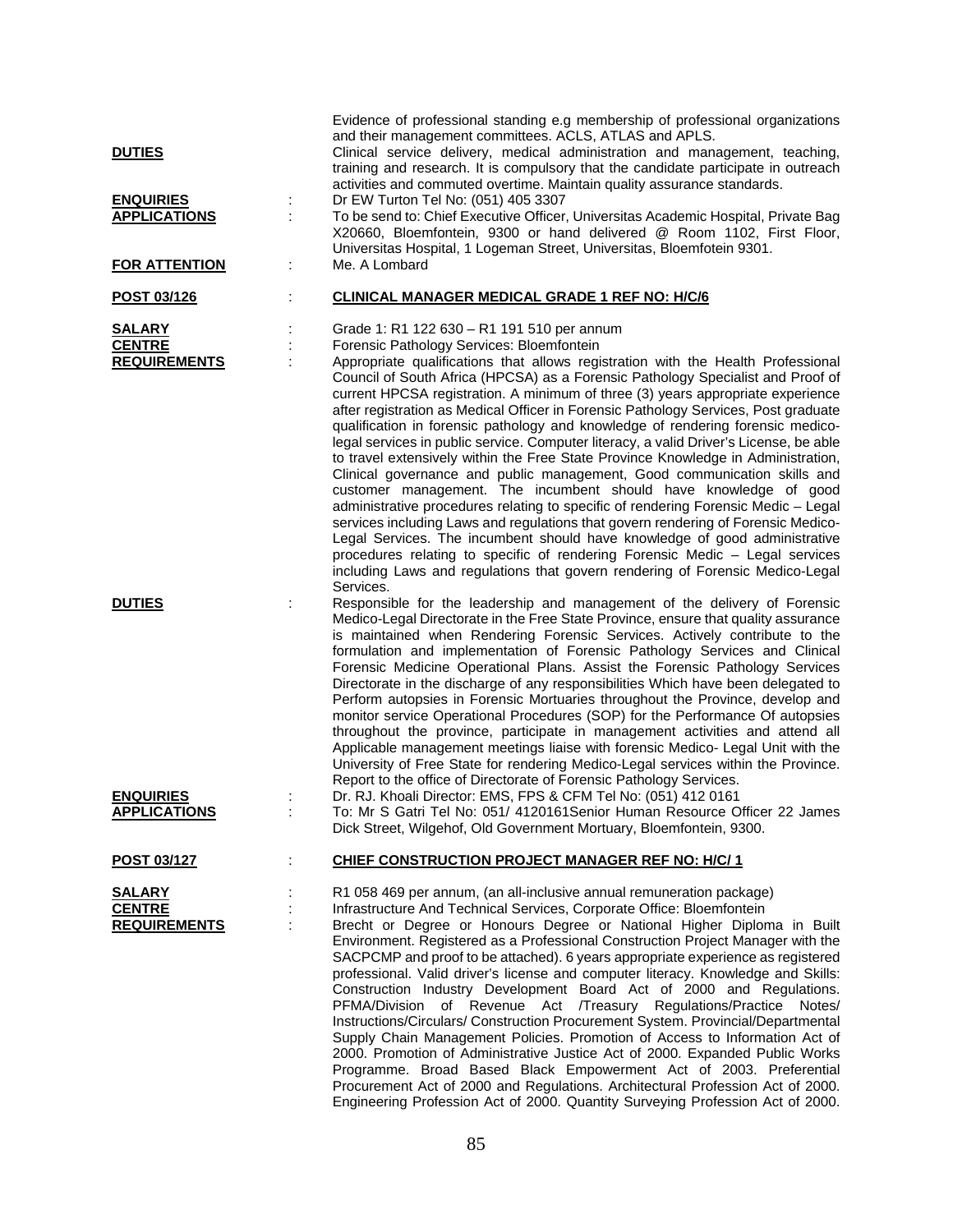|                                         |   | National Building Standards Act of 1977 and Regulations. Government Immovable<br>Asset Management Act of 2007. Occupational Health and Safety Act and<br>Regulations of 1993. Project and Construction Management Professions Act of<br>2000. Health Act and Regulations, Act 61 of 2003. National Environmental<br>Management Act of 1998. Relevant Provincial Land Administration Legislation. ISO<br>standards. All different types and forms of construction contracts. Construction<br>Procurement Standard as Issued by CIDB.                                                                                                                                                                                                                                                                                                                                                                                                                                                         |
|-----------------------------------------|---|---------------------------------------------------------------------------------------------------------------------------------------------------------------------------------------------------------------------------------------------------------------------------------------------------------------------------------------------------------------------------------------------------------------------------------------------------------------------------------------------------------------------------------------------------------------------------------------------------------------------------------------------------------------------------------------------------------------------------------------------------------------------------------------------------------------------------------------------------------------------------------------------------------------------------------------------------------------------------------------------|
| <b>DUTIES</b>                           |   | Infrastructure Programme and project planning in line with IDMS. Infrastructure<br>programme and project implementation and monitoring. Infrastructure project<br>commissioning. Infrastructure programme and project evaluation. Research/<br>Literature studies to keep up with new technologies, viability and feasibility of the<br>geographical information management options for the department including<br>interaction with relevant professional development boards/ councils. People<br>management. Financial Management, Mentoring of candidates.                                                                                                                                                                                                                                                                                                                                                                                                                               |
| <b>ENQUIRIES</b><br><b>APPLICATIONS</b> |   | Adv TM Thebe Tel No: (051) 408 1122/1841<br>To be send to: The Head of Department, PO Box 227, Bloemfontein, 9300 or hand<br>delivered @ entrance, Bophelo House, Cnr Charlotte Maxeke and Harvey Roads,<br>Bloemfontein.                                                                                                                                                                                                                                                                                                                                                                                                                                                                                                                                                                                                                                                                                                                                                                   |
| <b>FOR ATTENTION</b>                    |   | Me. P Mpu                                                                                                                                                                                                                                                                                                                                                                                                                                                                                                                                                                                                                                                                                                                                                                                                                                                                                                                                                                                   |
| POST 03/128                             |   | <u>CHIEF ENGINEER GRADE A REF NO: H/C/ 2</u>                                                                                                                                                                                                                                                                                                                                                                                                                                                                                                                                                                                                                                                                                                                                                                                                                                                                                                                                                |
| <b>SALARY</b>                           |   | R1 058 469 - R1 210 251 per annum, (an all-inclusive annual remuneration                                                                                                                                                                                                                                                                                                                                                                                                                                                                                                                                                                                                                                                                                                                                                                                                                                                                                                                    |
| <b>CENTRE</b>                           |   | package)<br>Infrastructure and Technical Services, Corporate Office: Bloemfontein<br>Electrical (X2 Posts)<br>Mechanical (X1 Post)                                                                                                                                                                                                                                                                                                                                                                                                                                                                                                                                                                                                                                                                                                                                                                                                                                                          |
| <b>REQUIREMENTS</b>                     |   | A university degree in Engineering and/or equivalent qualification. Registration with<br>ECSA as a Professional Engineer: Electrical or Mechanical Engineer, Minimum of<br>Six Years' experience post qualification, Valid driver's license. Computer literacy<br>Knowledge and Skills: Construction Industry, Development Board Act of 2000 and<br>Regulations. PFMA/Division of Revenue Act /Treasury Regulations/Practice Notes/<br>Instructions/Circulars/ Construction Procurement System. Provincial/Departmental<br>Supply Chain Management Policies. Promotion of Access to Information Act of<br>2000. Promotion of Administrative.                                                                                                                                                                                                                                                                                                                                                |
| <b>DUTIES</b>                           | ÷ | To provide engineering inputs and guidance which include all aspects of innovative<br>and complex engineering applications for the development of infrastructure<br>strategies, policies, systems, projects functional / technical norms and standards<br>aligned to the Provincial Infrastructure Delivery Management System. Develop and<br>maintain technical and functional norms and standards from an engineering<br>perspective. Investigate proposals for innovative service delivery mechanisms and<br>undertake feasibility studies. Compile electrical/mechanical briefing documentation<br>and specifications. Provide inputs to the determination of the Construction<br>Procurement Strategy, the User Asset Management Plan and the Infrastructure<br>Programme Management Plan. Investigate electrical/mechanical engineering<br>installations and oversee commissioning of electrical/mechanical/civil engineering<br>installations. Undertake research, Mentor candidates |
| <b>ENQUIRIES</b><br><b>APPLICATIONS</b> |   | Adv TM Thebe Tel No: (051) 408 1122/1841<br>To be send to: The Head of Department, PO Box 227, Bloemfontein, 9300 or hand                                                                                                                                                                                                                                                                                                                                                                                                                                                                                                                                                                                                                                                                                                                                                                                                                                                                   |
|                                         |   | delivered @ entrance, Bophelo House, Cnr Charlotte Maxeke and Harvey Roads,<br>Bloemfontein.                                                                                                                                                                                                                                                                                                                                                                                                                                                                                                                                                                                                                                                                                                                                                                                                                                                                                                |
| <b>FOR ATTENTION</b>                    |   | Me. P Mpu                                                                                                                                                                                                                                                                                                                                                                                                                                                                                                                                                                                                                                                                                                                                                                                                                                                                                                                                                                                   |
| POST 03/129                             |   | CHIEF ARCHITECT PRODUCTION GRADE A REF NO: H/C/ 3 (X2 POSTS)                                                                                                                                                                                                                                                                                                                                                                                                                                                                                                                                                                                                                                                                                                                                                                                                                                                                                                                                |
| <u>SALARY</u>                           |   | Grade A: R912 048 - R1 042 830 per annum                                                                                                                                                                                                                                                                                                                                                                                                                                                                                                                                                                                                                                                                                                                                                                                                                                                                                                                                                    |
| <b>CENTRE</b><br><b>REQUIREMENTS</b>    |   | Infrastructure And Technical Services, Corporate Office: Bloemfontein<br>Bachelor Degree of Architecture. Registered as a Professional Architect with the<br>SACAP and proof to be attached). 6 years appropriate experience post<br>qualification. Certificate or executive course in IDM. Valid driver's license and<br>computer literacy. Knowledge and Skills: Information Act of 2000. Promotion of                                                                                                                                                                                                                                                                                                                                                                                                                                                                                                                                                                                    |

Administrative Justice Act of 2000.Expanded Public Works Programme. Broad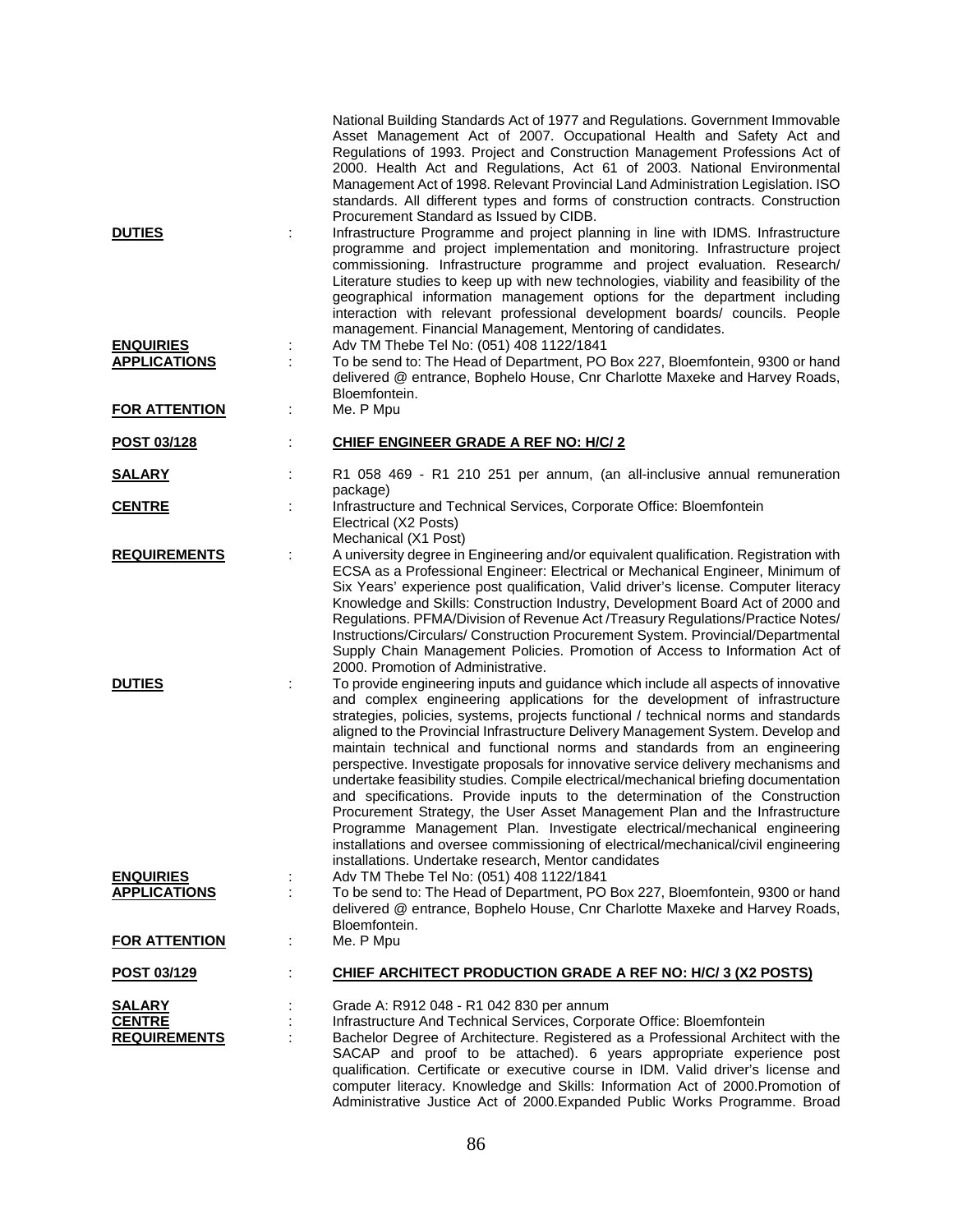| <b>DUTIES</b>                        |   | Based Black Empowerment Act of 2003. Preferential Procurement Act of 2000 and<br>Regulations. Architectural Profession Act of 2000. Engineering Profession Act of<br>2000.Quantity Surveying Profession Act of 2000.National Building Standards Act<br>of 1977 and Regulations. Government Immovable Asset Management Act of<br>2007. Occupational Health and Safety Act and Regulations of 1993. Project and<br>Construction Management Professions Act of 2000. Health Act and Regulations,<br>Act 61 of 2003. National Environmental Management Act of 1998. Relevant<br>Provincial Land Administration Legislation .ISO standards. All different types and<br>forms of construction contracts. All standards defined in the Competence standard<br>for Construction Procurement issued by CIDB.<br>Infrastructure Programme and project planning in line with IDMS. Infrastructure<br>programme and project implementation and monitoring. Infrastructure project<br>commissioning. Infrastructure programme and project evaluation. Research/<br>Literature studies to keep up with new technologies, viability and feasibility of the<br>geographical information management options for the department including<br>interaction with relevant professional development boards/ councils. People                                                                                                                                                                                |
|--------------------------------------|---|---------------------------------------------------------------------------------------------------------------------------------------------------------------------------------------------------------------------------------------------------------------------------------------------------------------------------------------------------------------------------------------------------------------------------------------------------------------------------------------------------------------------------------------------------------------------------------------------------------------------------------------------------------------------------------------------------------------------------------------------------------------------------------------------------------------------------------------------------------------------------------------------------------------------------------------------------------------------------------------------------------------------------------------------------------------------------------------------------------------------------------------------------------------------------------------------------------------------------------------------------------------------------------------------------------------------------------------------------------------------------------------------------------------------------------------------------------------------------------------|
| <b>ENQUIRIES</b>                     |   | management. Financial Management, Mentoring of candidates.<br>Adv TM Thebe Tel No: (051) 408 1122/1841                                                                                                                                                                                                                                                                                                                                                                                                                                                                                                                                                                                                                                                                                                                                                                                                                                                                                                                                                                                                                                                                                                                                                                                                                                                                                                                                                                                |
| <b>APPLICATIONS</b>                  | ÷ | To be send to: The Head of Department, PO Box 227, Bloemfontein, 9300 or hand<br>delivered @ entrance, Bophelo House, Cnr Charlotte Maxeke and Harvey Roads,<br>Bloemfontein.                                                                                                                                                                                                                                                                                                                                                                                                                                                                                                                                                                                                                                                                                                                                                                                                                                                                                                                                                                                                                                                                                                                                                                                                                                                                                                         |
| <b>FOR ATTENTION</b>                 |   | Me. P Mpu                                                                                                                                                                                                                                                                                                                                                                                                                                                                                                                                                                                                                                                                                                                                                                                                                                                                                                                                                                                                                                                                                                                                                                                                                                                                                                                                                                                                                                                                             |
| POST 03/130                          |   | CHIEF QUANTITY SURVEYOR GRADE A REF NO: H/C/4 (X1 POST)                                                                                                                                                                                                                                                                                                                                                                                                                                                                                                                                                                                                                                                                                                                                                                                                                                                                                                                                                                                                                                                                                                                                                                                                                                                                                                                                                                                                                               |
| <b>SALARY</b>                        |   | R912 048 -R1042 830.per annum, (an all-inclusive annual remuneration package)                                                                                                                                                                                                                                                                                                                                                                                                                                                                                                                                                                                                                                                                                                                                                                                                                                                                                                                                                                                                                                                                                                                                                                                                                                                                                                                                                                                                         |
| <b>CENTRE</b><br><b>REQUIREMENTS</b> |   | Infrastructure and Technical Services, Corporate Office: Bloemfontein<br>Bachelor Degree of Quantity Surveying. Registered as a Professional Quantity                                                                                                                                                                                                                                                                                                                                                                                                                                                                                                                                                                                                                                                                                                                                                                                                                                                                                                                                                                                                                                                                                                                                                                                                                                                                                                                                 |
|                                      |   | Surveyor with the SACQSP and proof to be attached). 6 years appropriate<br>experience post qualification. Valid driver's license and computer literacy.<br>Knowledge and Skills: Certificate or Executive Course in Infrastructure Delivery<br>Management Knowledge of: Construction Industry Development Board Act of 2000<br>and Regulations. PFMA/Division of Revenue Act Treasury Regulations/Practice<br>Notes/<br>Instructions/Circulars/<br>Construction<br>Procurement<br>System.<br>Provincial/Departmental Supply Chain Management Policies. Promotion of Access<br>to Information Act of 2000. Promotion of Administrative Justice Act of 2000.<br>Expanded Public Works Programme. Broad Based Black Empowerment Act of<br>2003. Preferential Procurement Act of 2000 and Regulations. Architectural<br>Profession Act of 2000. Engineering Profession Act of 2000. Quantity Surveying<br>Profession Act of 2000. National Building Standards Act of 1977 and Regulations.<br>Government Immovable Asset Management Act of 2007. Occupational Health and<br>Safety Act and Regulations of 1993. Project and Construction Management<br>Professions Act of 2000. Health Act and Regulations, Act 61 of 2003. National<br>Environmental Management Act of 1998. Relevant Provincial Land Administration<br>Legislation. ISO standards. All different types and forms of construction contracts.<br>Competence Standards for Construction Procurement as issued by the CIDB. |
| <b>DUTIES</b>                        |   | Infrastructure Programme and project planning in line with IDMS. Infrastructure<br>programme and project implementation and monitoring. Infrastructure project<br>commissioning. Infrastructure programme and project evaluation. Research/<br>Literature studies to keep up with new technologies, viability and feasibility of the<br>geographical information management options for the department including<br>interaction with relevant professional development boards/ councils. People<br>management. Financial Management, Mentoring of candidates.                                                                                                                                                                                                                                                                                                                                                                                                                                                                                                                                                                                                                                                                                                                                                                                                                                                                                                                         |
| <b>ENQUIRIES</b>                     |   | Adv TM Thebe Tel No: (051) 408 1122/1841                                                                                                                                                                                                                                                                                                                                                                                                                                                                                                                                                                                                                                                                                                                                                                                                                                                                                                                                                                                                                                                                                                                                                                                                                                                                                                                                                                                                                                              |
| <b>APPLICATIONS</b>                  |   | To be send to: The Head of Department, PO Box 227, Bloemfontein, 9300 or hand<br>delivered @ entrance, Bophelo House, Cnr Charlotte Maxeke and Harvey Roads,                                                                                                                                                                                                                                                                                                                                                                                                                                                                                                                                                                                                                                                                                                                                                                                                                                                                                                                                                                                                                                                                                                                                                                                                                                                                                                                          |
| <b>FOR ATTENTION</b>                 |   | Bloemfontein.<br>Me. P Mpu                                                                                                                                                                                                                                                                                                                                                                                                                                                                                                                                                                                                                                                                                                                                                                                                                                                                                                                                                                                                                                                                                                                                                                                                                                                                                                                                                                                                                                                            |
| POST 03/131                          |   | DEPUTY DIRECTOR: FACILITY PLANNER REF NO: H/D/1                                                                                                                                                                                                                                                                                                                                                                                                                                                                                                                                                                                                                                                                                                                                                                                                                                                                                                                                                                                                                                                                                                                                                                                                                                                                                                                                                                                                                                       |
| <b>SALARY</b>                        |   | R744 255 per annum, (an all-inclusive annual remuneration package)                                                                                                                                                                                                                                                                                                                                                                                                                                                                                                                                                                                                                                                                                                                                                                                                                                                                                                                                                                                                                                                                                                                                                                                                                                                                                                                                                                                                                    |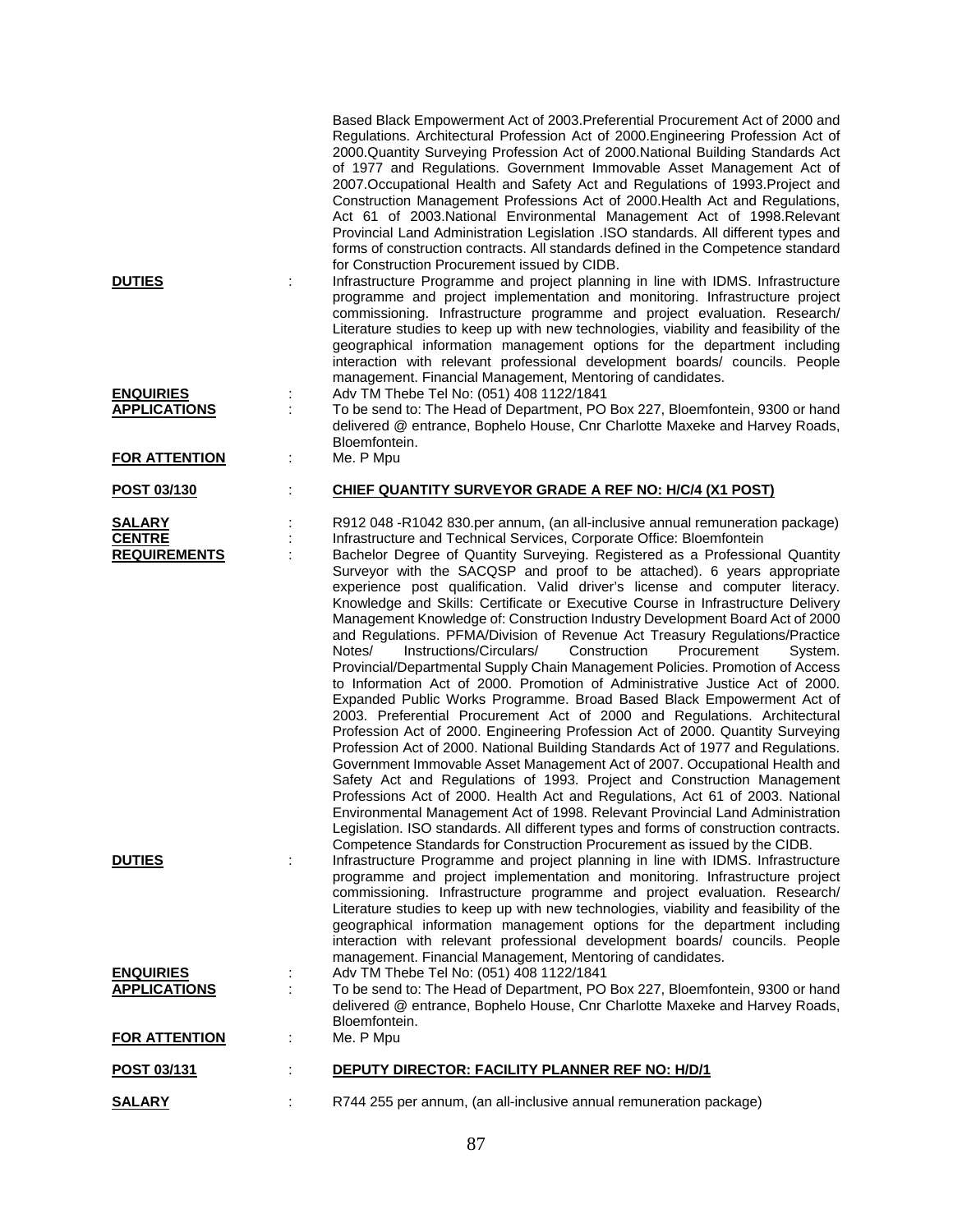| <b>CENTRE</b><br><b>REQUIREMENTS</b> | Infrastructure and Technical Services, Corporate Office: Bloemfontein<br>Degree in any Health Science qualification. Minimum of 3-5 years appropriate<br>experience in health planning from an infrastructure perspective. Valid driver's<br>license and computer literacy. Knowledge and Skills: National Building Standards<br>Act of 1977 and Regulations, Occupational Health and Safety Act of 1933 and<br>Regulations. Government Immovable Asset Management Act of 2007. Health Act<br>and Regulations act 61 of 2003. PFMA /DORA/ Treasury Regulations, Practice<br>Notes, Instructions and circulars. Provincial/ Departmental Supply Chain<br>Management Policies. Promotion of Access to Information Act of 2000. Promotion<br>of Administration Justice Act of 2000. Intergovernmental Fiscal Relations Act of<br>1997. Intergovernmental Framework Act of 2005 and Construction Industry<br>Development Board Act of 2002 and Regulations. |
|--------------------------------------|---------------------------------------------------------------------------------------------------------------------------------------------------------------------------------------------------------------------------------------------------------------------------------------------------------------------------------------------------------------------------------------------------------------------------------------------------------------------------------------------------------------------------------------------------------------------------------------------------------------------------------------------------------------------------------------------------------------------------------------------------------------------------------------------------------------------------------------------------------------------------------------------------------------------------------------------------------|
| <b>DUTIES</b>                        | Preparation of Strategic Project Brief of Capex and Maintenance Project, assist<br>with preparation and review Business Cases in consultation with Health Facilities,<br>Support built environment staff and ensure users with the development of skills to<br>prepare business cases. Inputs to infrastructure plans, norms and standards and<br>Projects and Programme implementation.                                                                                                                                                                                                                                                                                                                                                                                                                                                                                                                                                                |
| <b>ENQUIRIES</b>                     | Adv TM Thebe Tel No: (051) 408 1122/1841                                                                                                                                                                                                                                                                                                                                                                                                                                                                                                                                                                                                                                                                                                                                                                                                                                                                                                                |
| <b>APPLICATIONS</b>                  | To be send to: The Head of Department, PO Box 227, Bloemfontein, 9300 or hand<br>delivered @ entrance, Bophelo House, Cnr Charlotte Maxeke and Harvey Roads,<br>Bloemfontein.                                                                                                                                                                                                                                                                                                                                                                                                                                                                                                                                                                                                                                                                                                                                                                           |
| <b>FOR ATTENTION</b>                 | Me. P Mpu                                                                                                                                                                                                                                                                                                                                                                                                                                                                                                                                                                                                                                                                                                                                                                                                                                                                                                                                               |
| POST 03/132                          | <b>ENGINEER GRADE A- GRADE C REF NO: H/E/1</b>                                                                                                                                                                                                                                                                                                                                                                                                                                                                                                                                                                                                                                                                                                                                                                                                                                                                                                          |
| <b>SALARY</b>                        | Grade A: R728 829 - R777 771 per annum<br>Grade B: R821 775 - R885 303 per annum<br>Grade C: R939 621 - R1 106 814 per annum                                                                                                                                                                                                                                                                                                                                                                                                                                                                                                                                                                                                                                                                                                                                                                                                                            |
| <b>CENTRE</b>                        | Infrastructure and Technical Services, Corporate Office: Bloemfontein<br>Electrical (X1 Post)<br>Mechanical (X2 Posts)                                                                                                                                                                                                                                                                                                                                                                                                                                                                                                                                                                                                                                                                                                                                                                                                                                  |
| <b>REQUIREMENTS</b>                  | BSC Engineer/ Btech (Electrical/Mechanical). Registered as a Professional<br>Engineer with ECSA and proof to be attached). 3 years' appropriate experience<br>post qualification. Valid driver's license and computer literacy. Knowledge and<br>Regulations/Practice<br>Skills:<br>PFMA/Treasury<br>Notes/Instructions/Circulars.<br>Provincial/Departmental Supply Chain Management Policies. National Building<br>Standards Act of 1977 and Regulations. Occupational Health and Safety Act of<br>1993 and Regulations. Government Immovable Asset Management Act of 2007.<br>Health Act and Regulations, Act 61 of 2003. Engineering Profession Act of 2000.                                                                                                                                                                                                                                                                                        |
| <b>DUTIES</b>                        | Development, interpretation and customization of functional and technical norms<br>and standards from an engineering perspective. Investigate proposals for<br>innovative service delivery mechanisms and undertake feasibility studies. Compile<br>briefing documentation and specifications from an engineering perspective.<br>Investigate electronic and electrical engineering installations and equipment /<br>mechanical engineering installations and equipment, undertake design work and<br>implement corrective measures, where necessary. Oversee implementation<br>and commissioning of Electrical/Mechanical<br>(construction)<br>Engineering<br>installations. Research/ Literature studies to keep up with new technologies,<br>viability and feasibility of the geographical information management options for the<br>department including interaction with relevant professional development boards/<br>councils. People management. |
| <b>ENQUIRIES</b>                     | Adv TM Thebe, Tel No: (051) 408 1122/1841                                                                                                                                                                                                                                                                                                                                                                                                                                                                                                                                                                                                                                                                                                                                                                                                                                                                                                               |
| <b>APPLICATIONS</b>                  | To be send to: The Head of Department, PO Box 227, Bloemfontein, 9300 or hand<br>delivered @ entrance, Bophelo House, Cnr Charlotte Maxeke and Harvey Roads,<br>Bloemfontein.                                                                                                                                                                                                                                                                                                                                                                                                                                                                                                                                                                                                                                                                                                                                                                           |
| <b>FOR ATTENTION</b>                 | Me. P Mpu                                                                                                                                                                                                                                                                                                                                                                                                                                                                                                                                                                                                                                                                                                                                                                                                                                                                                                                                               |
| POST 03/133                          | <b>CONSTRUCTION PROJECT MANAGER REF NO: H/C/5</b>                                                                                                                                                                                                                                                                                                                                                                                                                                                                                                                                                                                                                                                                                                                                                                                                                                                                                                       |
| <u>SALARY</u><br><b>CENTRE</b>       | R728 829 per annum, (an all-inclusive annual remuneration package)<br>Infrastructure and Technical Services, Corporate Office: Bloemfontein                                                                                                                                                                                                                                                                                                                                                                                                                                                                                                                                                                                                                                                                                                                                                                                                             |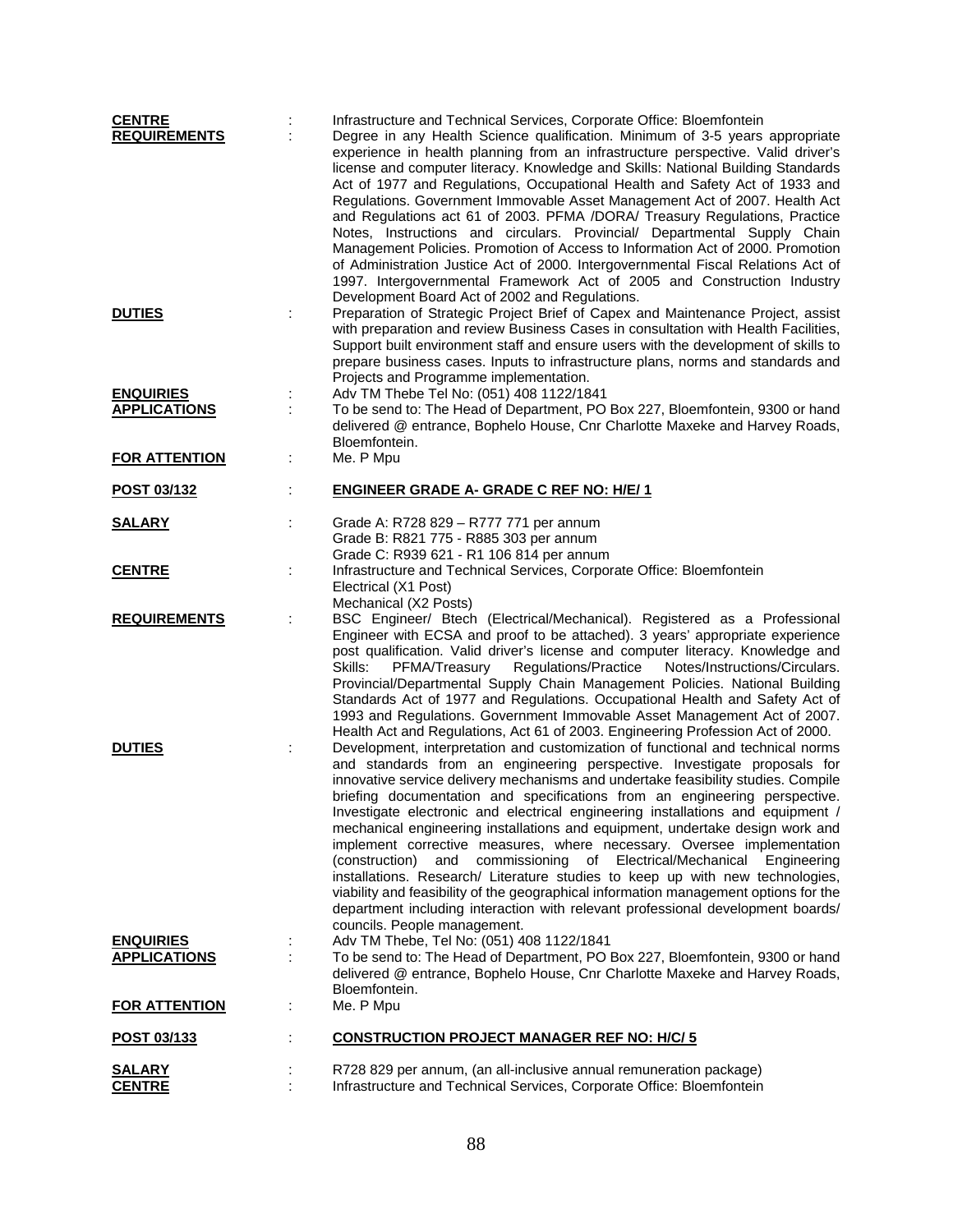**REQUIREMENTS** : B Tech or Degree or Honors Degree or National Higher Diploma in Built Environment. Registered as a Professional Construction Project Manager with the SACPCMP and proof to be attached). 3 Years' experience post qualification except if National Higher Diploma 4 years' and 6 months' experience. If B-Tech 4 years' experience. Valid driver's license and computer literacy. Knowledge and Skills: Development Board Act of 2000 and Regulations. PFMA/Division of Revenue Act Treasury Regulations/Practice Notes/ Instructions/Circulars/ Construction Procurement System. Provincial/Departmental Supply Chain Management Policies. Promotion of Access to Information Act of 2000. Promotion of Administrative Justice Act of 2000. Expanded Public Works Programme. Broad Based Black Empowerment Act of 2003. Preferential Procurement Act of 2000 and Regulations. Architectural Profession Act of 2000. Engineering Profession Act of 2000. Quantity Surveying Profession Act of 2000. National Building Standards Act of 1977 and Regulations. Government Immovable Asset Management Act of 2007. Occupational Health and Safety Act and Regulations of 1993. Project and Construction Management Professions Act of 2000. Health Act and Regulations, Act 61 of 2003. National Environmental Management Act of 1998. Relevant Provincial Land Administration Legislation. ISO standards. All different types and forms of construction contracts Competence Standards applicable to Construction Procurement as issued by CIDB.

**DUTIES** : Infrastructure Programme and Project Planning in line with IDMS. Prepare the Procurement Strategy, Infrastructure Programme Management Plan [IPMP] and updating of the plan. Prepare the infrastructure budget and Final Project List. Prepare the Packages/Individual Project Briefs; presenting these to the Implementing Agent [IA] – referred to as Project Execution Plan v1 with all the inputs obtained from the Directorate Infrastructure Planning. Manage preparation of Packages/Individual Project Briefs for projects that are not allocated to an Implementing Agent [IA]. Participate in the procurement of Professional Service Providers and Contractors, including the preparation and approval of Bid Specifications and evaluations of tenders as member of the Supply Chain Management Committees in Public Works and/or relevant SCM Committees of Alternative IAs and Provincial Department of Health. Manage adherence to Occupational Health and Safety and Quality Assurance standards. Infrastructure Programme and Project Implementation and Monitoring. Monitor the implementation of Programmes and Projects by the Implementing Agent [IA] and the adherence to the Service Delivery Agreement. Manage project implementation of projects that are not allocated to an Implementing Agent [IA]. Review and signoff on the Infrastructure Programme Implementation Plan [IPIP] as prepared by the Implementing Agent [IA]. Review and sign-off on the Project Execution Plans Versions 2 – 7 prepared by the Implementing Agent [IA] with inputs received from the Directorate Infrastructure Planning. Review and recommend Variation Orders in terms of contract management practice and financial implications in collaboration with professionals in the Directorate Infrastructure Planning. Recommend authorization of payments in line with the conditions of the appointments, contract management practices and within financial delegations. Develop and Approve Project Stage reports & designs, in accordance with strategic decision making points as defined in the Provincial Infrastructure Delivery Framework. [IDMS]. Manage the updating of project/programme documentation and information and submit all built environment documentation to the Directorate Infrastructure Planning and the financial documents to the Deputy Director Finance Manage the interface between the end-user/community structures and Implementing Agent [IA]. Prepare and submit progress reports [financial and non-financial indicator]. Infrastructure Project Commissioning Coordinate and participate in project commissioning, including site visits. Review the Maintenance Plans and budgets on completion of projects. Collect and update information on systems [if applicable] in terms of Technical Condition Assessments on completion of projects. Orientate users in terms of the optimal usage of Facilities. Managing Project Management Information System Infrastructure Programme and Project Evaluation. Review infrastructure projects and programmes in line with the built environment norms, standards and legislative requirements. Manage and participate in Post Project and Post Occupancy Evaluation exercises. Provide feedback to Directorate Infrastructure Planning on functional and technical norms and standards that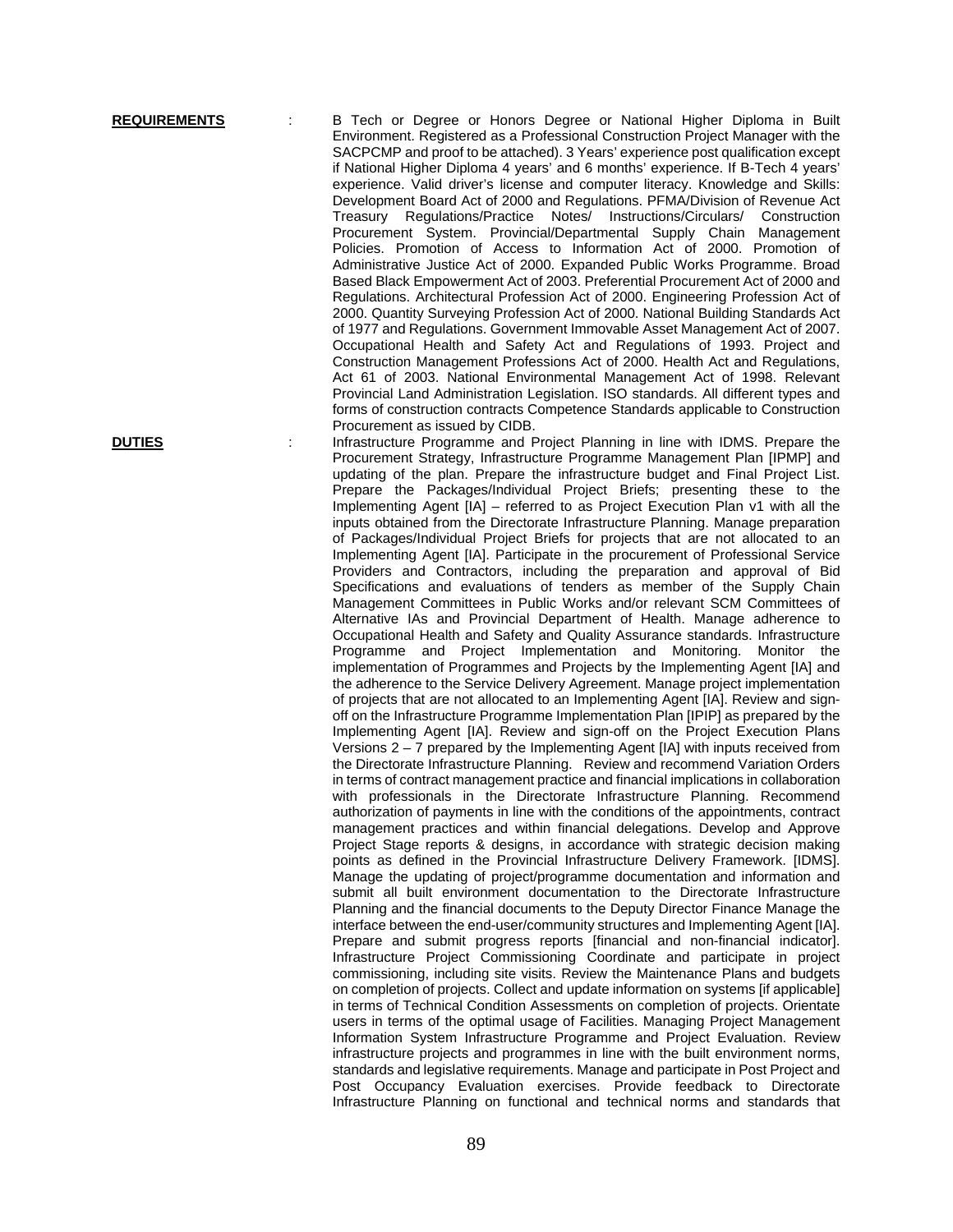| <b>ENQUIRIES</b>                                      | should be updated from a space and design perspective. Participate in the<br>continuous improvement of best practices, standardised processes and<br>procedures, software applications and tools. Research/literature studies to keep up<br>with new technologies, viability and feasibility of the geographical information<br>management options for the Department including interaction with relevant<br>professional development boards/councils Study professional journals and<br>publications to stay abreast of new developments. Monitor and study the Health<br>sector, legal frameworks, standards changes and policy frameworks. Engage in<br>relevant continuous professional development activities [tools and techniques] as<br>prescribed and/or required. Update the Infrastructure policies of the Department in<br>terms of research findings, new technology and changes in the institutional<br>environment. Interact with relevant Professional Bodies/Councils.<br>Adv TM Thebe Tel No: (051) 408 1122/1841 |
|-------------------------------------------------------|-------------------------------------------------------------------------------------------------------------------------------------------------------------------------------------------------------------------------------------------------------------------------------------------------------------------------------------------------------------------------------------------------------------------------------------------------------------------------------------------------------------------------------------------------------------------------------------------------------------------------------------------------------------------------------------------------------------------------------------------------------------------------------------------------------------------------------------------------------------------------------------------------------------------------------------------------------------------------------------------------------------------------------------|
| <b>APPLICATIONS</b>                                   | To Be Send To: The Head of Department, PO Box 227, Bloemfontein, 9300 or hand<br>delivered @ entrance, Bophelo House, Cnr Charlotte Maxeke and Harvey Roads,<br>Bloemfontein.                                                                                                                                                                                                                                                                                                                                                                                                                                                                                                                                                                                                                                                                                                                                                                                                                                                       |
| <b>FOR ATTENTION</b>                                  | Me. P Mpu                                                                                                                                                                                                                                                                                                                                                                                                                                                                                                                                                                                                                                                                                                                                                                                                                                                                                                                                                                                                                           |
| POST 03/134                                           | <b>ARCHITECT PRODUCTION GRADE A - GRADE C REF NO: H/A/ 1 (X1 POST)</b>                                                                                                                                                                                                                                                                                                                                                                                                                                                                                                                                                                                                                                                                                                                                                                                                                                                                                                                                                              |
| <b>SALARY</b>                                         | Grade A: R628 014 - R676 539 per annum<br>Grade B: R718 062 - R766 278per annum<br>Grade C: R809 634 - R953 715 per annum                                                                                                                                                                                                                                                                                                                                                                                                                                                                                                                                                                                                                                                                                                                                                                                                                                                                                                           |
| <b>CENTRE</b><br><b>REQUIREMENTS</b>                  | Infrastructure and Technical Services, Corporate Office: Bloemfontein<br>Bachelor Degree of Architecture. Registered as a Professional Architect with the                                                                                                                                                                                                                                                                                                                                                                                                                                                                                                                                                                                                                                                                                                                                                                                                                                                                           |
|                                                       | SACAP and proof to be attached). 3 years appropriate experience post<br>qualification. Valid driver's license and computer literacy. Knowledge And Skills:<br>Health Act and Regulations, Act 61 of 2003. Construction Industry Development<br>Board Act of 2000 and Regulations. National Building Standards Act of 1977 and<br>Regulations. Architectural Profession Act of 2000. PFMA, Treasury Regulations,<br>Treasury Practice Notes and Circulars. Government Immovable Asset<br>Management Act of 2007. Occupational Health and Safety Act of 1993 and<br>Regulations. As per OSD requirements issued by DPSA.                                                                                                                                                                                                                                                                                                                                                                                                              |
| <b>DUTIES</b>                                         | To provide architectural inputs and guidance for the development of infrastructure<br>strategies, policies, systems, functional/ technical norms and standards which<br>includes form and space designs in line with the Infrastructure Delivery<br>Management Framework. Master planning, projects briefs, business cases,<br>accommodation schedules and operational narratives. Preparation or architectural<br>inputs to the development of the users Asset management plan and project list.<br>Research/ Literature studies to keep up with new technologies, viability and<br>feasibility of the geographical information management options for the department<br>including interaction with relevant professional development boards/ councils.<br>Update research. Working on PMIS system.                                                                                                                                                                                                                                |
| <b>ENQUIRIES</b>                                      | Adv TM Thebe Tel No: (051) 408 1122/1841                                                                                                                                                                                                                                                                                                                                                                                                                                                                                                                                                                                                                                                                                                                                                                                                                                                                                                                                                                                            |
| <b>APPLICATIONS</b>                                   | To Be Send To: The Head of Department, PO Box 227, Bloemfontein, 9300 or hand<br>delivered @ entrance, Bophelo House, Cnr Charlotte Maxeke and Harvey Roads,<br>Bloemfontein.                                                                                                                                                                                                                                                                                                                                                                                                                                                                                                                                                                                                                                                                                                                                                                                                                                                       |
| <b>FOR ATTENTION</b>                                  | Me. P Mpu                                                                                                                                                                                                                                                                                                                                                                                                                                                                                                                                                                                                                                                                                                                                                                                                                                                                                                                                                                                                                           |
| POST 03/135                                           | <b>QUANTITY SURVEYOR GRADE A - GRADE C REF NO: H/Q/1 (X3 POSTS)</b>                                                                                                                                                                                                                                                                                                                                                                                                                                                                                                                                                                                                                                                                                                                                                                                                                                                                                                                                                                 |
| <b>SALARY</b><br><b>CENTRE</b><br><b>REQUIREMENTS</b> | Grade A: R628 014 - R676 539 per annum<br>Grade B: R718 062 - R766 278 per annum<br>Grade C: R809 634 - R953 715 per annum<br>Infrastructure and Technical Services, Corporate Office: Bloemfontein<br>Bachelor Degree of Quantity Surveying. Registered as a Professional Quantity<br>Surveyor with the SACQSP and proof to be attached). 3 years appropriate<br>experience post qualification. Valid driver's license and computer literacy.<br>Knowledge and Skills: Construction Industry Development Board Act of 2000 and<br>Regulations. PFMA/Division of Revenue Act /Treasury Regulations/Practice Notes/<br>Instructions/Circulars/Construction Procurement System. Provincial/Departmental<br>Supply Chain Management Policies. Promotion of Access to Information Act of                                                                                                                                                                                                                                                |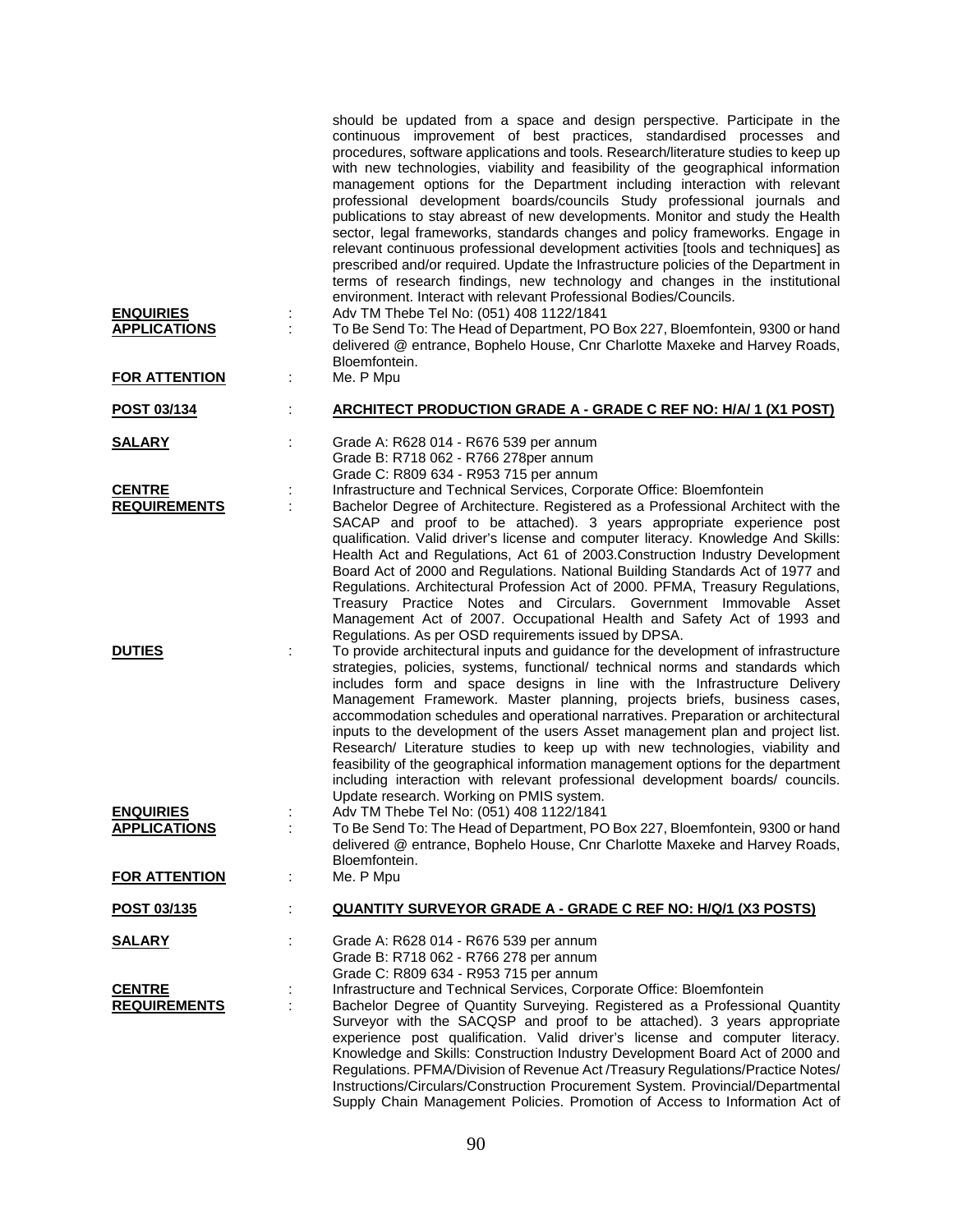| <b>DUTIES</b>                                         | ÷                    | 2000. Promotion of Administrative Justice Act of 2000. Expanded Public Works<br>Programme. Broad Based Black Empowerment Act of 2003. Preferential<br>Procurement Act of 2000 and Regulations. Architectural Profession Act of 2000.<br>Engineering Profession Act of 2000. Quantity Surveying Profession Act of 2000.<br>National Building Standards Act of 1977 and Regulations. Government Immovable<br>Asset Management Act of 2007. Occupational Health and Safety Act and<br>Regulations of 1993. Project and Construction Management Professions Act of<br>2000. Health Act and Regulations, Act 61 of 2003. National Environmental<br>Management Act of 1998. Relevant Provincial Land Administration Legislation. ISO<br>standards. All different types and forms of construction contracts. Competence<br>Standards for Construction Procurement as issued by the CIDB.<br>Infrastructure Programme and project planning in line with IDMS. Infrastructure<br>programme and project implementation and monitoring. Infrastructure project                                                                                                                                                                                                                                                                                                                                                                                                                                                                                                    |
|-------------------------------------------------------|----------------------|--------------------------------------------------------------------------------------------------------------------------------------------------------------------------------------------------------------------------------------------------------------------------------------------------------------------------------------------------------------------------------------------------------------------------------------------------------------------------------------------------------------------------------------------------------------------------------------------------------------------------------------------------------------------------------------------------------------------------------------------------------------------------------------------------------------------------------------------------------------------------------------------------------------------------------------------------------------------------------------------------------------------------------------------------------------------------------------------------------------------------------------------------------------------------------------------------------------------------------------------------------------------------------------------------------------------------------------------------------------------------------------------------------------------------------------------------------------------------------------------------------------------------------------------------------|
| <b>ENQUIRIES</b>                                      |                      | commissioning. Infrastructure programme and project evaluation. Research/<br>Literature studies to keep up with new technologies, viability and feasibility of the<br>geographical information management options for the department including<br>interaction with relevant professional development boards/councils.<br>Adv TM Thebe, Tel No: (051) 408 1122/1841                                                                                                                                                                                                                                                                                                                                                                                                                                                                                                                                                                                                                                                                                                                                                                                                                                                                                                                                                                                                                                                                                                                                                                                     |
| <b>APPLICATIONS</b>                                   | $\ddot{\phantom{a}}$ | To be send to: The Head of Department, PO Box 227, Bloemfontein, 9300 or hand<br>delivered @ entrance, Bophelo House, Cnr Charlotte Maxeke and Harvey Roads,<br>Bloemfontein.                                                                                                                                                                                                                                                                                                                                                                                                                                                                                                                                                                                                                                                                                                                                                                                                                                                                                                                                                                                                                                                                                                                                                                                                                                                                                                                                                                          |
| <b>FOR ATTENTION</b>                                  | ÷                    | Me. P Mpu                                                                                                                                                                                                                                                                                                                                                                                                                                                                                                                                                                                                                                                                                                                                                                                                                                                                                                                                                                                                                                                                                                                                                                                                                                                                                                                                                                                                                                                                                                                                              |
| POST 03/136                                           | t,                   | CHIEF OCCUPTIONAL THERAPIST GRADE 1 REF NO: H/C/7 (X2 POSTS)                                                                                                                                                                                                                                                                                                                                                                                                                                                                                                                                                                                                                                                                                                                                                                                                                                                                                                                                                                                                                                                                                                                                                                                                                                                                                                                                                                                                                                                                                           |
| <b>SALARY</b><br><b>CENTRE</b><br><b>REQUIREMENTS</b> |                      | Grade 1: R473 112 - R525 087 per annum<br>Free State Psychiatric Complex: Bloemfontein<br>4 year Baccalaureus or Baccalaureus Scientiae degree in Occupational Therapy<br>Registration with the Health Professional Council of South Africa as independent<br>practitioner. Current registration with the Health Professional Council of South<br>Africa (HPCSA) in Occupational Therapy, independent practice. Valid driver's<br>license At least 3 years' experience after registration with the Health Professionals<br>Council of South Africa as Occupational Therapist in independent practice. South<br>African citizen Note: A curriculum vitae with a detailed description of duties, certified<br>copies of qualifications, Identity Document, Health Professionals Council of South<br>Africa (HPCSA) registration certificate and latest proof of payment documents for<br>HPCSA; driver's license and certificates of service (OSD requirement). Signed<br>application for employment (Z83) attached to the CV Failure to submit the required<br>documentation will result in your application not being considered. Knowledge and<br>Skills: Computer Literacy Ability to work in a multi - disciplinary team Active<br>participation in planned programs/plans to enhance involvement, capacity building,<br>open communication and participative management in the Allied Health<br>Professional Services Division Good record management skills Experience in<br>occupational therapy programed management and personnel supervision. |
| <b>DUTIES</b>                                         |                      | Development, management and implementation of effective and efficient clinical<br>occupational therapy services and programmes to ensure compassionate and<br>quality Occupational Therapy Services rendered according to the OT scope of<br>practice and Mental Health Care Act. Manage quality assurance projects as part of<br>Clinical governance in Occupational Therapy service delivery. Training, supervision<br>and performance management of relevant staff and students of own/other<br>professions. Participate in intra and inter departmental collaboration with relevant<br>stake holders including the University of the Free State, licensed NGO's and<br>Rehabilitation services. Participate in information & risk management in<br>Occupational Therapy as part of Clinical governance Management of allocated<br>resources (consumables and equipment). Ongoing professional development in<br>Occupational Therapy Policy development when required Administrative functions<br>required by the job and the area practice profile                                                                                                                                                                                                                                                                                                                                                                                                                                                                                                |
| <b>ENQUIRIES</b>                                      |                      | Mrs. M. Moore Deputy Director: Therapeutic and Medical Support Services Tel No:                                                                                                                                                                                                                                                                                                                                                                                                                                                                                                                                                                                                                                                                                                                                                                                                                                                                                                                                                                                                                                                                                                                                                                                                                                                                                                                                                                                                                                                                        |
| <b>APPLICATIONS</b>                                   |                      | (051) 4079482/9319<br>To: Assistant Director: Human Resource Me. N.V. Mokopanele Free State<br>Psychiatric Complex, Admin building, second floor Private Bag X 20607<br>Bloemfontein, 9300.                                                                                                                                                                                                                                                                                                                                                                                                                                                                                                                                                                                                                                                                                                                                                                                                                                                                                                                                                                                                                                                                                                                                                                                                                                                                                                                                                            |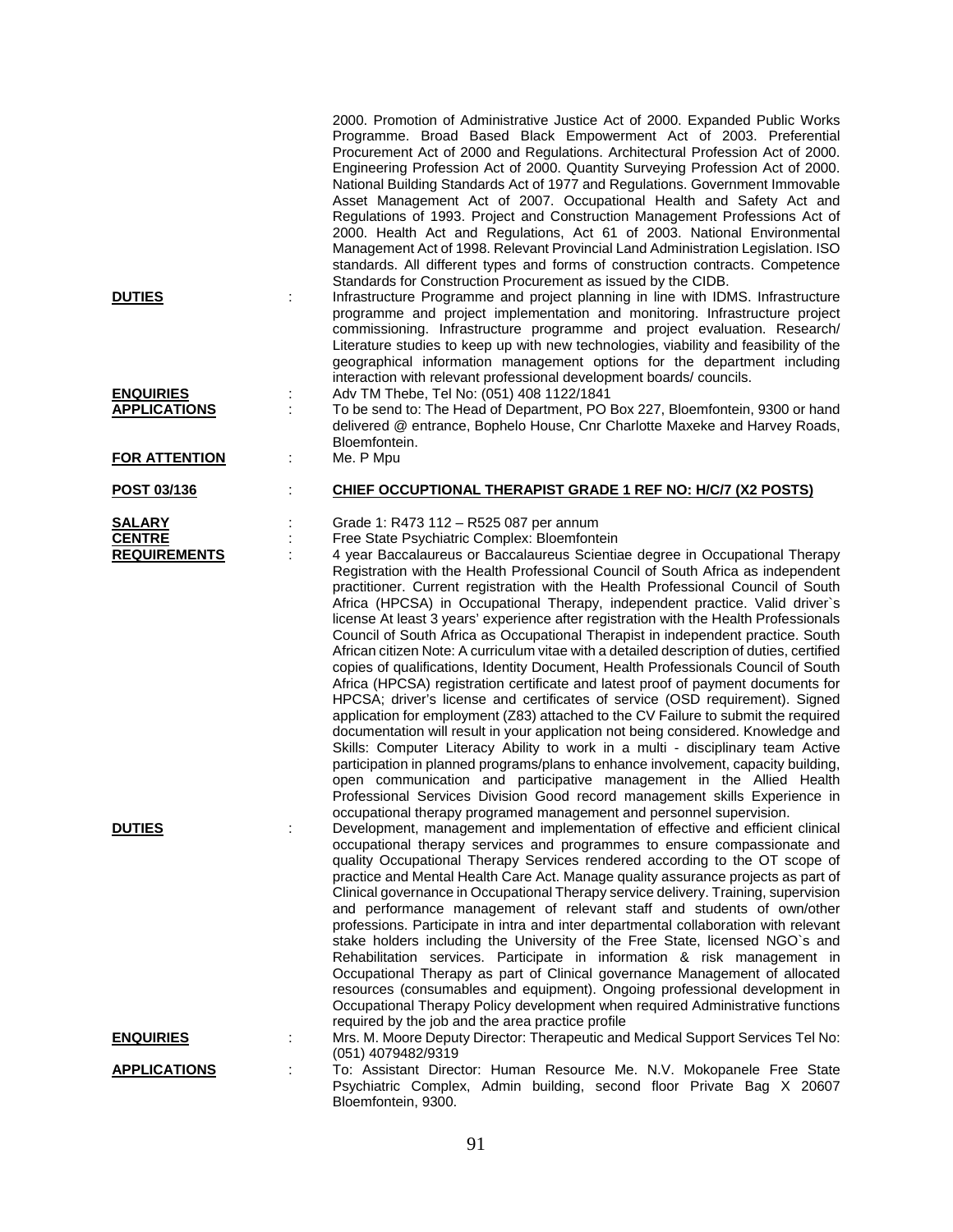| POST 03/137                          |   | CLINICAL PROGRAM COORDINATOR GRADE 1 - GRADE 2 (PNA 5) QUALITY                                                                                             |
|--------------------------------------|---|------------------------------------------------------------------------------------------------------------------------------------------------------------|
|                                      |   | <b>ASSURANCE REF NO: H/P/1</b>                                                                                                                             |
|                                      |   | Re-Advertisement                                                                                                                                           |
| <b>SALARY</b>                        |   | R450 939 per annum                                                                                                                                         |
| <b>CENTRE</b>                        |   | Universitas Academic Hospital: Bloemfontein                                                                                                                |
| <b>REQUIREMENTS</b>                  |   | Diploma /Degree in Nursing that allows registration with SANC as Professional                                                                              |
|                                      |   | Nurse. A minimum of 7 years appropriate/ recognizable experience in nursing after                                                                          |
|                                      |   | registration with the SANC. Current registration with the SANC. Proof of registration                                                                      |
|                                      |   | for 2021/2022. Attached proof of working experience endorsed by Human                                                                                      |
|                                      |   | Resource. Knowledge and skills: A post basic qualification in Health Care                                                                                  |
|                                      |   | Management and Quality Assurance or equivalent qualification will be an add                                                                                |
|                                      |   | advantage. Computer literacy and statistic. Knowledge of the relevant health                                                                               |
|                                      |   | legislation and policies. Ability to collect and analyse data. Leadership in planning,                                                                     |
|                                      |   | organizing, co-ordination and communication skills. Ability to take charge and make                                                                        |
|                                      |   | appropriate independent decisions. Research skills to advise Hospital                                                                                      |
|                                      |   | Management.                                                                                                                                                |
| <b>DUTIES</b>                        |   | Responsible for management and administration of Outreach, in reach programs                                                                               |
|                                      |   | and interprovincial transfers. Clinical governance matters including but not limited                                                                       |
|                                      |   | to Morbidity and mortalities. Management and Coordination of Medico legal cases                                                                            |
|                                      |   | and clinical audit systems. Manage and coordination of clinical risks, adverse                                                                             |
|                                      |   | events and high level complaints. Maintain constructive working relationship with                                                                          |
|                                      |   | outreach and in reach managers and other stakeholders (i.e inter-professional,                                                                             |
|                                      |   | inter-sectorial, multi-disciplinary team work and interprovincial stakeholders).                                                                           |
|                                      |   | Management of the clinical and therapeutic and medical support services health                                                                             |
|                                      |   | standard compliance matters, including Mental Health Review Standards. Event<br>management therapeutic management service. Develop a Training Programme to |
|                                      |   | encourage compliance with the Provincial and National norms and standard clinical                                                                          |
|                                      |   | and therapeutic and medical support services. Report writing, presentation and                                                                             |
|                                      |   | timeous submission thereof. Detailed key performance areas can be obtained from                                                                            |
|                                      |   | the contract person.                                                                                                                                       |
| <b>ENQUIRIES</b>                     |   | Dr R Nathan, Tel No: (051) 405 3498                                                                                                                        |
| <b>APPLICATIONS</b>                  |   | To be send to: Chief Executive Officer, Universitas Academic Hospital, Private Bag                                                                         |
|                                      |   | x 20660, Bloemfontein, 9300 or hand delivered @ Room 1102, First Floor,                                                                                    |
|                                      |   | Universitas Hospital, 1 Logeman Street, Universitas, Bloemfotein, 9301                                                                                     |
| <b>FOR ATTENTION</b>                 |   | Me DA Duiker                                                                                                                                               |
|                                      |   |                                                                                                                                                            |
| POST 03/138                          |   | CLINICAL NURSE PRACTITIONER GRADE 1-2 (PNB1) REF NO: H/C/8 (X7                                                                                             |
|                                      |   | POSTS)                                                                                                                                                     |
|                                      |   |                                                                                                                                                            |
| <b>SALARY</b>                        |   | Grade 1 R388 971 - R450 939 per annum                                                                                                                      |
|                                      |   | Grade 2: R478 404 - R588 390 per annum                                                                                                                     |
| <b>CENTRE</b><br><b>REQUIREMENTS</b> |   | Mangaung Metro District Health: Bloemfontein<br>Diploma-Degree in nursing or equivalent qualification that allows registration with                        |
|                                      |   | SANC as professional nurse. A Post-Basic Clinical Nursing Science Specialty with                                                                           |
|                                      |   | a duration of 1 year, accredited with SANC. Grade 1: A minimum of 4 years                                                                                  |
|                                      |   | appropriate/recognizable experience in nursing after registration with SANC as                                                                             |
|                                      |   | professional nurse. Grade 2: A minimum of 14 years appropriate/recognizable                                                                                |
|                                      |   | experience in nursing after registration with the SANC as a professional Nurse. At                                                                         |
|                                      |   | least 10 years of the period referred above must be appropriate experience in the                                                                          |
|                                      |   | specific specialty after obtaining a 1 year post basic qualification of the period                                                                         |
|                                      |   | above. Knowledge and Skills: Experience/Exposure of working in a Primary Health                                                                            |
|                                      |   | Care setting, Computer Literacy, Good understanding / exposure to priority health                                                                          |
|                                      |   | programs, willingness to work extended hours and endure pressure, knowledge of                                                                             |
|                                      |   | quality health assurance program including ideal Clinic Realization model.                                                                                 |
| <b>DUTIES</b>                        | t | Provision of optimal, holistic specialized nursing care within the professional/ legal                                                                     |
|                                      |   | framework. Provision of safe patient care and environment, Adherence to Nursing                                                                            |
|                                      |   | care standards and procedures. Compliance to quality health care standards and                                                                             |
|                                      |   | maintenance of accurate patient records. Effective utilization of resources:                                                                               |
|                                      |   | management of stock and equipment's in accordance with clinical and economic                                                                               |
|                                      |   | imperatives. Provision of quality nursing services in the district.                                                                                        |